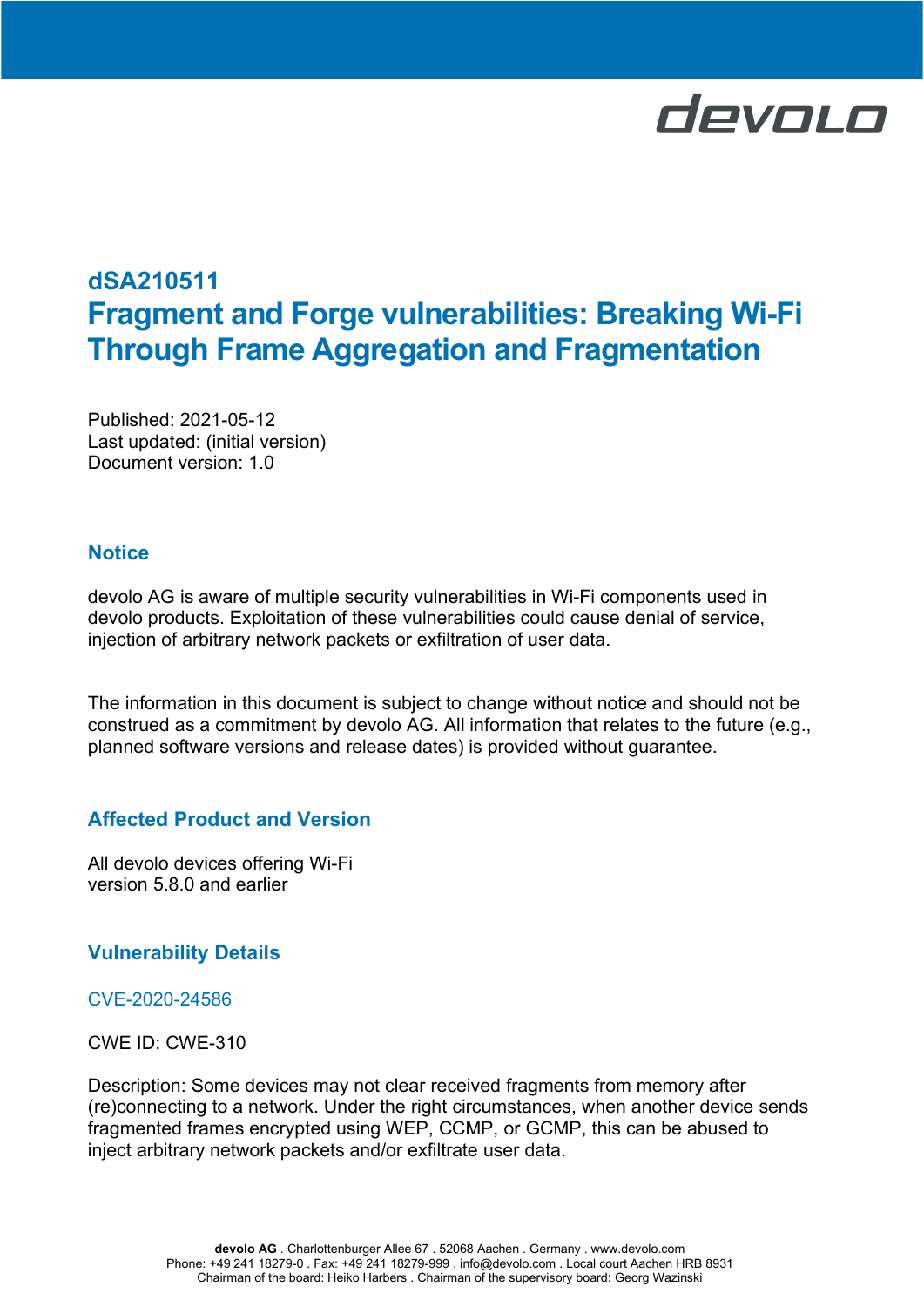

### CVE-2020-24587

#### CWE ID: CWE-310

Description: Some devices do not require that all fragments of a frame are encrypted under the same key. An adversary can abuse this to exfiltrate selected fragments when an adversary device sends fragmented frames and the encryption key is renewed. Encryption keys are renewed periodically under scenarios such as a session key renewal or roaming to a new access point.

#### CVE-2020-24588

#### CWE ID: CWE-287

Description: The IEEE 802.11 standard that underpins Wi-Fi Protected Access (WPA, WPA2, and WPA3) and Wired Equivalent Privacy (WEP) defines two variants of A-MSDU protection where the commonly deployed one does not protect the A-MSDU Present subfield in the plaintext QoS header field. An adversary can abuse this to inject arbitrary network packets when this variant is enabled.

#### CVE-2020-26139

#### CWE ID: CWE-287

Description: Vulnerable Access Points (APs) forward EAPOL frames to other clients even though the sender has not yet successfully authenticated to the AP. An adversary might be able to abuse this in protected Wi-Fi networks to launch denial-of-service attacks against connected clients, and this makes it easier to exploit other vulnerabilities in connected clients.

#### CVE-2020-26140

#### CWE ID: CWE-287

Description: Vulnerable WEP, WPA, WPA2, or WPA3 implementations accept plaintext frames in a protected Wi-Fi network. An adversary can abuse this to inject arbitrary data frames independent of the network configuration.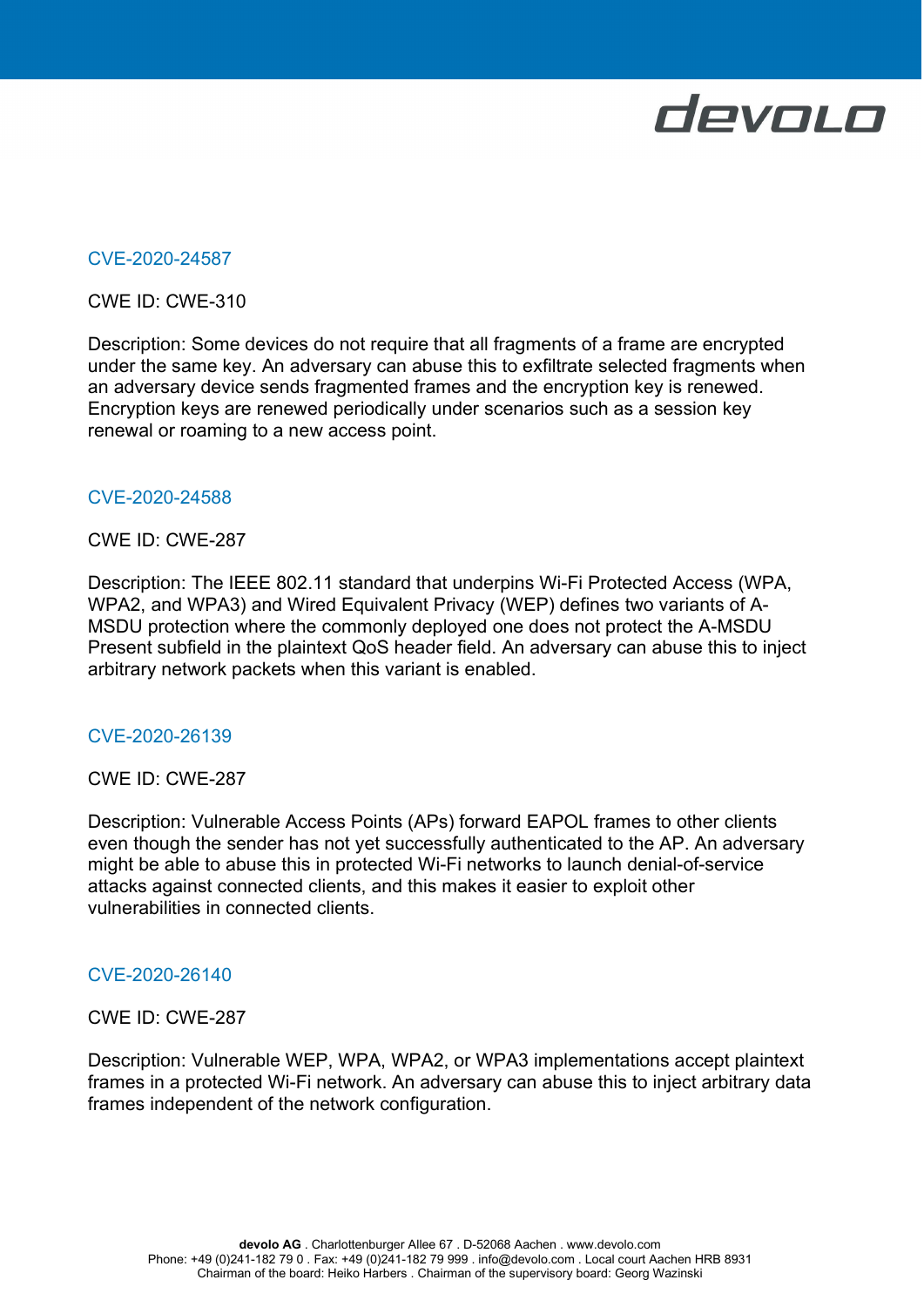

#### CVE-2020-26141

CWE ID: CWE-310

Description: Vulnerable Wi-Fi implementations do not verify the Message Integrity Check (authenticity) of fragmented TKIP frames. An adversary can abuse this to inject and possibly decrypt packets in WPA or WPA2 networks that support the TKIP dataconfidentiality protocol.

#### CVE-2020-26142

Not affected.

#### CVE-2020-26143

CWE ID: CWE-287

Description: Vulnerable WEP, WPA, WPA2, or WPA3 implementations accept fragmented plaintext frames in a protected Wi-Fi network. An adversary can abuse this to inject arbitrary data frames independent of the network configuration.

#### CVE-2020-26144

CWE ID: CWE-287

Description: Vulnerable implementations accept all subframes except the first subframe of plaintext AMSDU frames as long as the first 6 to 8 bytes correspond to a valid RFC1042 (i.e., EAPOL LLC/SNAP) header for EAPOL. An adversary can abuse this to inject arbitrary network packets independent of the network configuration.

#### CVE-2020-26145

CWE ID: CWE-287

Description: Vulnerable WEP, WPA, WPA2, or WPA3 implementations accept second (or subsequent) broadcast fragments even when sent in plaintext and process them as full unfragmented frames. An adversary can abuse this to inject arbitrary network packets independent of the network configuration.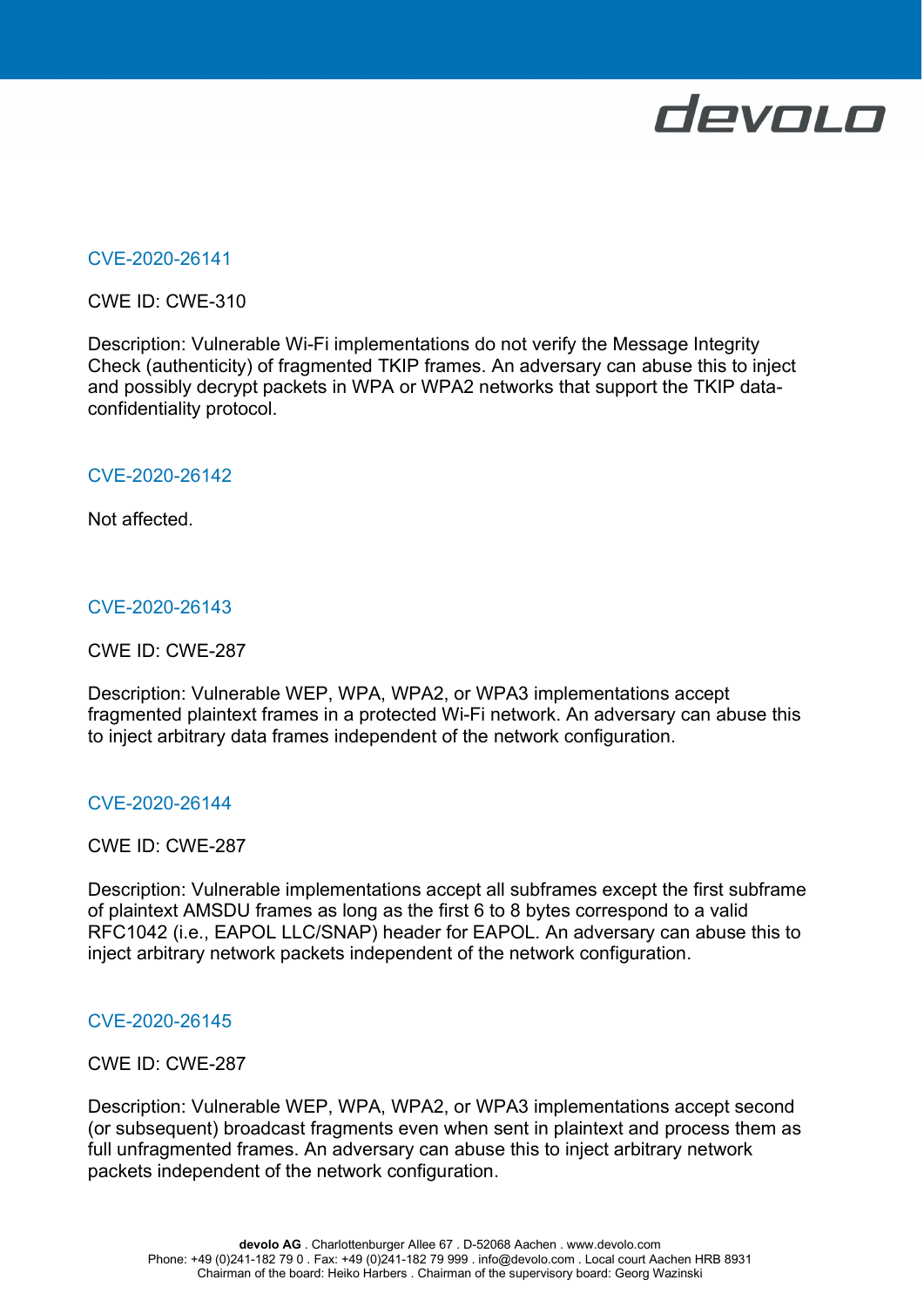

#### CVE-2020-26146

CWE ID: CWE-310

Description: Vulnerable WPA, WPA2, or WPA3 implementations reassemble fragments with nonconsecutive packet numbers. An adversary can abuse this to exfiltrate selected fragments.This vulnerability is exploitable when another device sends fragmented frames and the WEP, CCMP, or GCMP data-confidentiality protocol is used. Note that WEP is vulnerable to this attack by design.

#### CVE-2020-26147

#### CWE ID: CWE-310

Description: Vulnerable WEP, WPA, WPA2, or WPA3 implementations reassemble fragments even though some of them were sent in plaintext. This vulnerability can be abused to inject packets and/or exfiltrate selected fragments when another device sends fragmented frames and the WEP, CCMP, or GCMP data-confidentiality protocol is used.

#### CVE-2020-11264

#### CWE ID: CWE-287

Description: Vulnerable Access Points (APs) may accept and process plaintext unicast Wi-Fi frames while authentication to an encrypted network is occurring allowing an adversary to inject arbitrary network packets independent of the network configuration.

#### CVE-2020-11301

#### CWE ID: CWE-287

Description: Vulnerable Access Points (APs) may accept and process broadcast packets before, during and after authentication to an encrypted network allowing an adversary to inject arbitrary network packets independent of the network configuration.